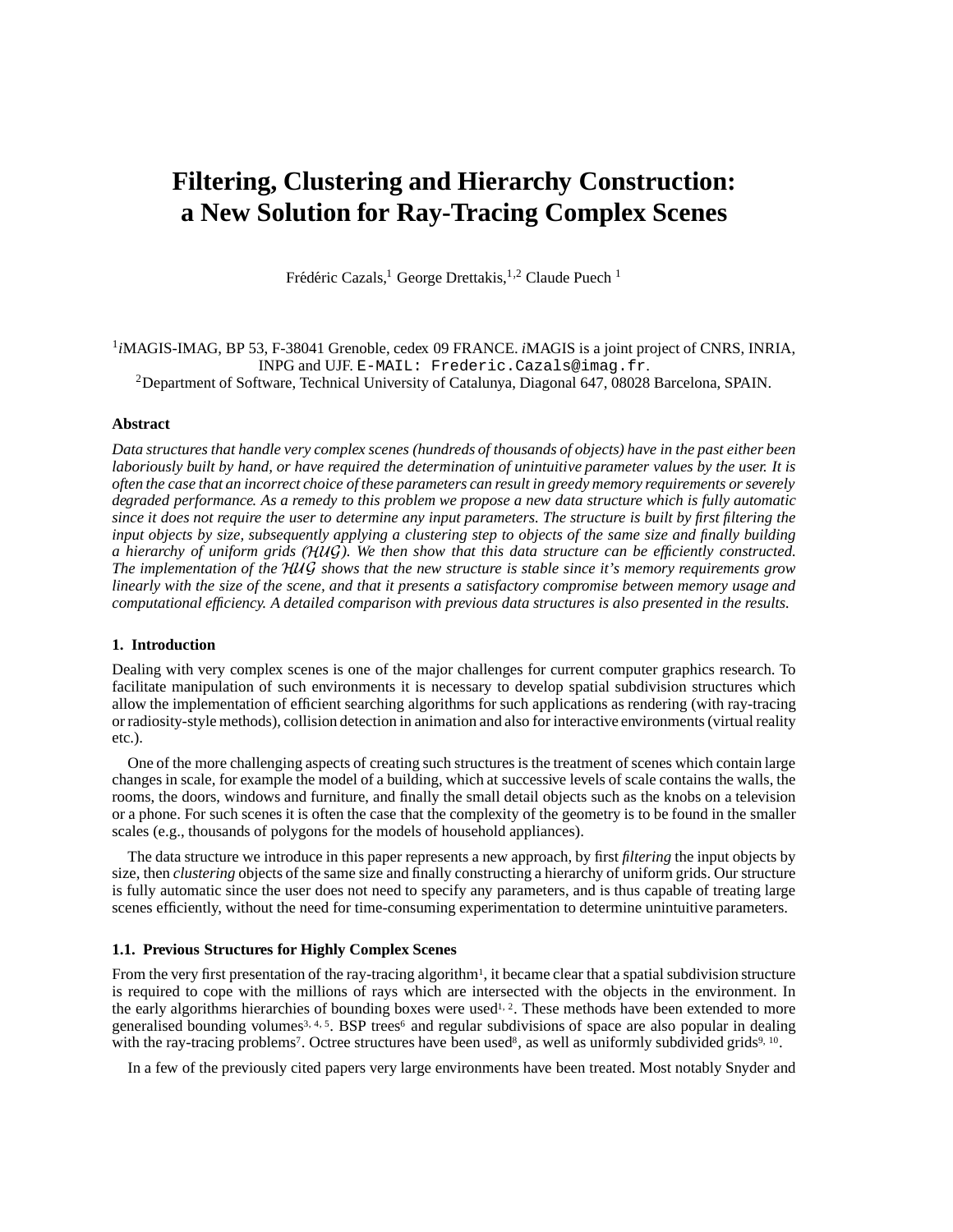Barr<sup>10</sup> handled scenes with millions of polygons, but user intervention was required to construct the hierarchical data structure. Large environments have also been treated by recursively subdividing uniform grids<sup>11</sup> and also for modelling<sup>12</sup>.

#### **1.2. Complexity analysis**

The performance of spatial subdivision data structures is notoriously difficult to analyse. Some previous work has been done however<sup>13, 14, 15</sup>. In this section we present a more careful look at some of the spatial subdivision structures which in practice have been used with success<sup>16, 17</sup>. We are particularly interested in the following classes of spatial subdivision structures: *uniform grids*, *recursive grids* and *octrees* (i.e., object-octrees).



**Figure 1:** *(a) Uniform grid / uniform distribution (b) Uniform grid / non uniform distribution*



## **1.2.1. Uniform grids**

Uniform grids are built by subdividing the sides of the bounding box  $\Delta$  of the scene, along the x, y, z-axes into  $n_x$ ,  $n_y$  and  $n_z$  subdivisions. Each element of this subdivision is called a *voxel*. In each voxel a pointer toward the items intersecting it is stored.

Choosing  $n_x = n_y = n_z = \sqrt[3]{n}$  yields *n* voxels. This results in practically "optimal" performance if the objects of the scene  $\hat{O}$  are scattered uniformly in  $\Delta$ . An example of such a situation is shown in Figure 1(a). Nevertheless, if some voxels contain too many objects the uniform grid data structure will fail, since when a ray traverses a highly populated voxel too many ray-objects intersection tests are performed (Figure 1(b)).

A typical remedy used in practice are higher subdivision factors  $n_x$ ,  $n_y$ ,  $n_z$ , but the time gained by avoiding ray-objectintersectionsis eventually lost by the additional cost of voxel traversals. This approach is also limited by the rapidly increasing memory requirements. In addition arbitrary subdivision parameters are difficult to use since experimentation is necessary to find the best trade-off of "cost of the intersections" vs. "cost of traversal". Another alternative is a recursive data structure, discussed next.

#### **1.2.2. Recursive grids**

Jevans<sup>11</sup> proposed a solution in which each voxel containing a number of pointers greater than MAXP (where MAXP stands for MAXimum number of Polygons), is recursively subdivided. In the tests presented<sup>11</sup>, the same subdivision factors are used for every recursive subdivision (e.g.  $n_x = n_y = n_z = 10$ ). As a consequence the memory requirements grow explosively.

Jansen<sup>16, 17</sup> proposes an adaptive subdivision criterion, which we will call the  $\sqrt{s}$  criterion in what follows. This approach consists in setting  $n_x = n_y = n_z = \sqrt[3]{n_i}$  for voxels that contain  $n_i >$  MAXP items. In practice it seems that this choice works quite well. Nonetheless, several questions remain: is there an optimal termination condition MAXP ? If such a condition exists, does it avoid the problem of explosive memory growth ?

These questions are still unanswered in computer graphics, but have received some attention in the theory of search and sort bucket-like data structures<sup>18</sup>. We discuss a brief outline of this work in the following.

Suppose we want to store a set of real numbers  $\{x_1 \ldots x_n\}$  that are known to belong to the real interval  $\Delta = [a, b]$ . The usual bucket-like data structures operate as follows: *(i)* subdivide  $\Delta$  into *n* intervals of equal length *(ii)* in all the buckets where the number of points is  $> b$  (with b a constant between 4 and 10 generally) subdivide and iterate recursively. Since the  $\{x_i\}$  are assumed to be independent realisations of random variables, theorems assert that *(i)* for most random variables *"Two levels are as good as any"*<sup>19</sup> i.e at depth 2 most of the buckets contain less than b points *(ii)* the number of buckets necessary to store n is  $3Mn$  where M is the maximum of the probability density.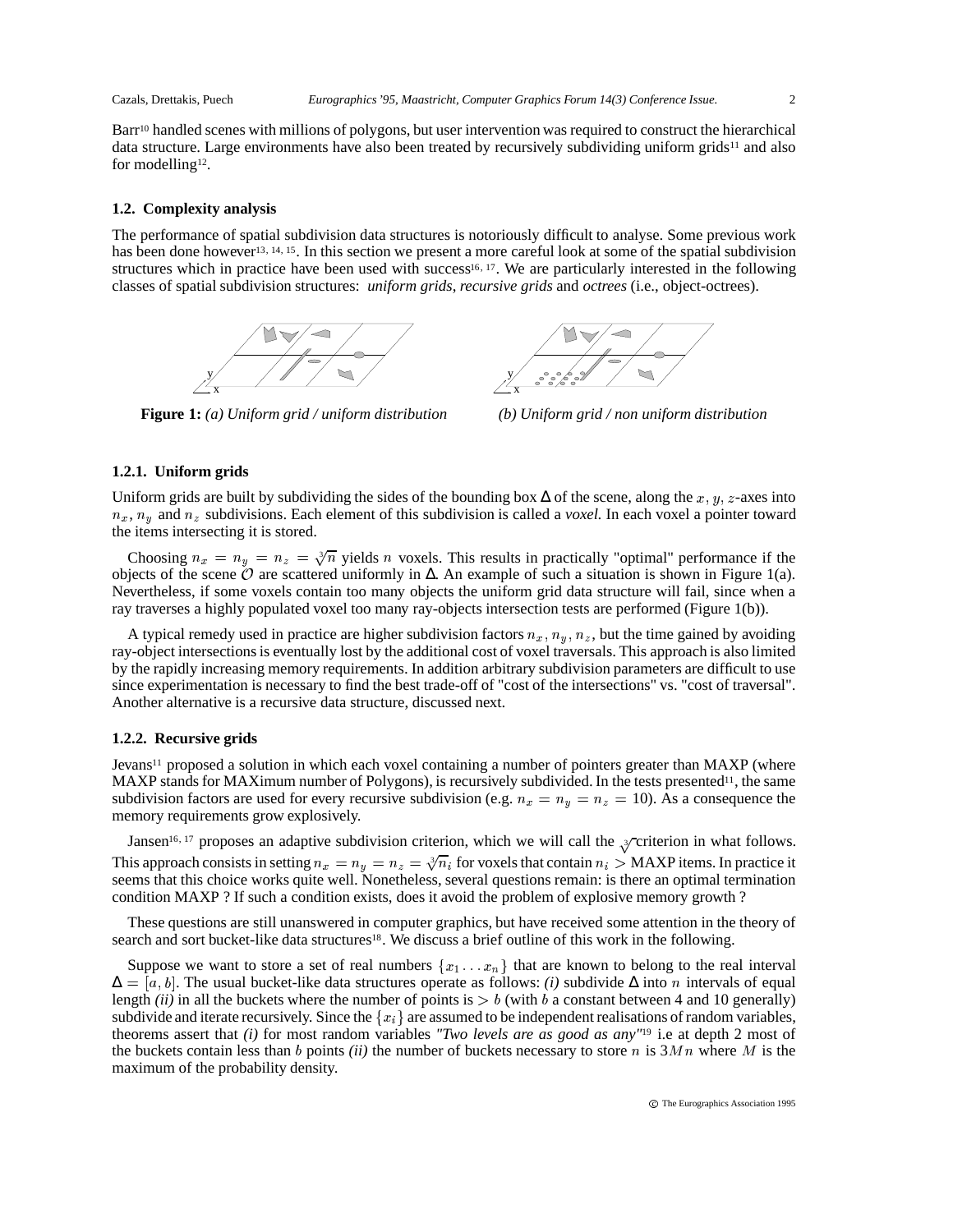These theoretical results (mainly in one dimension) provide important intuition into the expected behaviour of recursive grids for very complex three-dimensional scenes in which large scale changes occur.



A first conclusion is that the hierarchy should not be very deep and that it is possible to restrict the memory cost more efficiently than when using a constant subdivision factor. A major difference however is that points in one dimension are not shared between buckets. For the three dimensional case in which the contents of  $\mathcal O$  are polygons, such overlap may occur. This has two important negative consequences:

- Suppose there are *N* polygons that are coplanar and the common voxel intersection of which is non-empty. If  $N >$  MAXP, the recursion will not terminate.
- The number of references towards an object might be large: see the "long" item on Figure 2(a), that runs across 5 buckets.

# **1.2.3. Octrees**

Octrees<sup>8</sup> can be viewed as a special case of recursive grids for which subdivision into eight sub-voxels is performed at every step. Their advantage is a natural adaptation to the geometric complexity of a scene and the fact that special optimisation can be performed for ray-traversal. Their main drawbacks are that a hierarchy of large depth may be created, a penalty of traversing the hierarchy is often incurred and that duplication of objects in lists is frequent.

# **1.3. Towards a better solution**

Given the discussion above, we can now put our proposed solution in context. The steps of the new algorithm are summarised as follows:

- 1. Gather the objects into subsets of similar size.
- 2. Foreach group of objects of similar size, group the neighbours into *clusters.*
- 3. Construct a grid with the  $\frac{3}{2}$  criterion for each cluster.
- 4. Construct a hierarchy of these grids.

The data structure we introduce can thus be seen as a recursive grid where unnecessary intermediate levels and multiple references towards items of different sizes are suppressed. An example of a  $H U G$  is shown in Figure 2(b) for the set  $\mathcal O$  of Figure 2(a).

The filtering and clustering steps effect a *bottom-up* construction of the data structure, in the sense we that start with the objects and by grouping them, we construct a hierarchical data structure. This is in strong contrast with all other automatic methods which subdivide their structure adaptively in a *top-down* manner (there do however exist previous methods which construct hierarchies manually  $^{20, 21}$ . As we shall see in Section 3 the use of such top-down methods can result in significant additional memory cost.

# **2. A New Structure: the Hierarchy of Uniform Grids**

For the purposes of our construction we consider the *bounding boxes* of objects. In this manner our structure does not depend on the object type (e.g., polygons, bicubic surfaces etc.). In what follows we thus use the words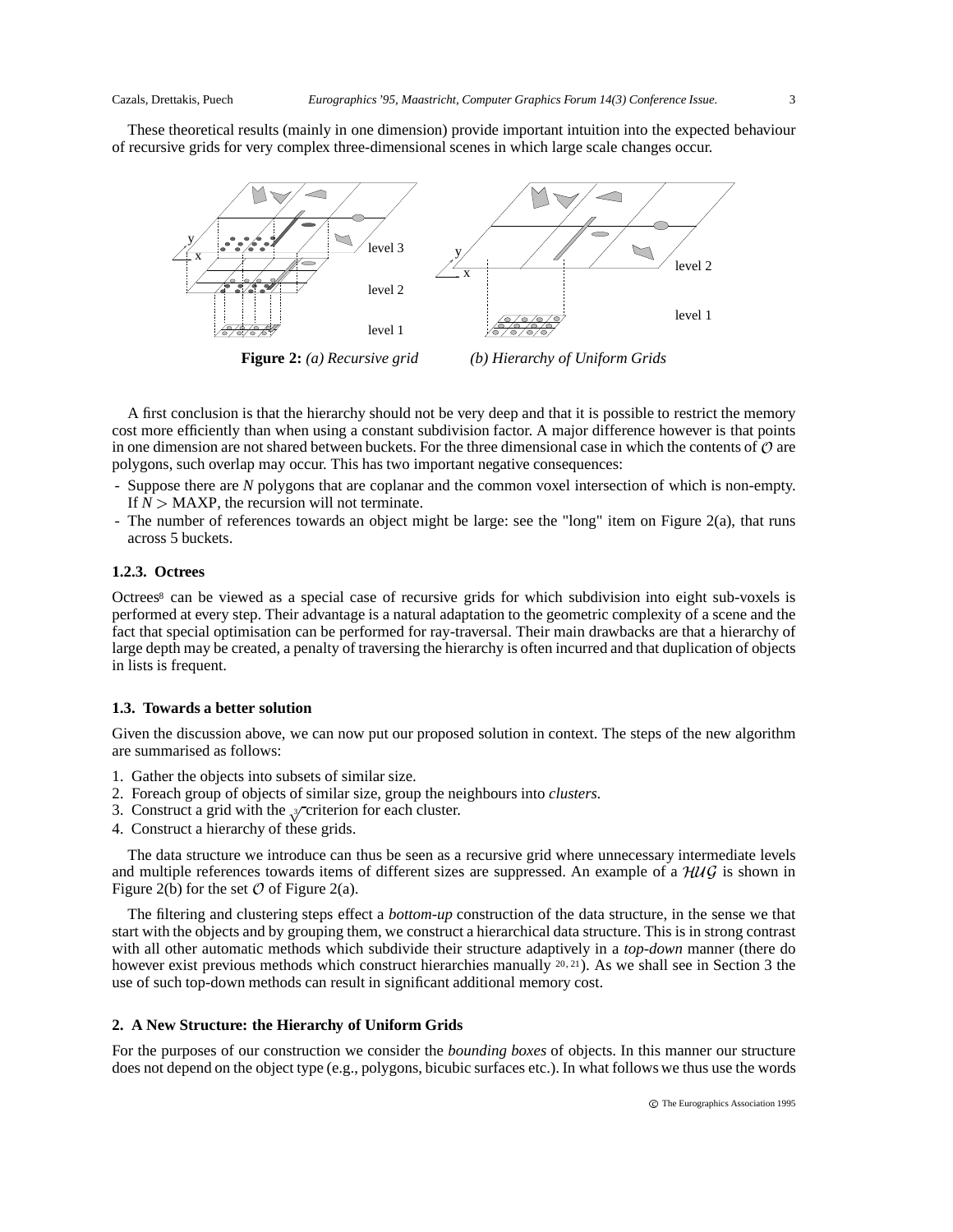object and bounding box interchangeably. We define the following properties of objects: *(i)* the *length* of an object that will be its diameter *(ii)* the *projection* of an object along an axis that will be a line segment on that axis *(iii)* a distance function  $d(s_1, s_2)$  between segments *(iv)* a distance function  $d(o_1, o_2)$  between objects. For a pair of objects or segments A, B, and  $a, b$  points of A and B respectively, the distance function is defined as  $d(A, B) = \inf distance(a, b)$ , $\forall a \in A$  and  $\forall b \in B$ . Finally, given the lengths  $\mathcal{D} = \{d_1, ..., d_n\}$  of all the objects from  $\mathcal O$  we will note  $d_{inf} = \inf_i length_i$  and  $d_{sup} = \sup_i length_i$ . Thus  $d_{inf}$  is the length of the shortest item, and  $d_{sup}$  is the length of the longest item.

### **2.1. Filtering the Objects by Size**

**Definition 1 (Filter of lengths)** Given a set  $\mathcal O$  of objects, we call filter  $\mathcal F$  a strictly increasing sequence of positive real numbers  $\{f_1, ..., f_m\}$  such that  $d_{inf} \in [f_1, f_2)$  and  $d_{sup} \in [f_{m-1}, f_m)$ . A level of the filter  $\mathcal F$ is an interval  $[f_i, f_{i+1})$ . Define also (i)  $\bar{f}_k = (f_k + f_{k+1})/2$  the average length of level k (ii)  $L_k$  the set of all *objects from*  $\mathcal O$  *the lengths of which*  $\in$   $[f_k, f_{k+1})$ .

The filter is used as follows: for  $o_i \in \mathcal{O}$  we determine the position of  $length(o_i)$  in F by a binary search. The filtering operation costs  $O(n \log m)$  and yields at most  $m-1$  non empty levels. If we consider the kernelestimated density<sup>22</sup>  $f_p$  from the set D computing a good filter is a difficult problem. For typical computer graphics scenes this density contains a few peaked modes (because the complexity of the scene lies in the small objects that have similar sizes) and the filter can be determined by searching these modes on a histogram. In practice we subdivide the histogram into a given number of slices (e.g. three), such that each slice contains the same number of points of the histogram (see also Tsai and Chen<sup>23</sup>). This results in very satisfactory performance.

To give a precise idea of the filtering process, the following images show the result of filtering the scene *kitchen* which is used in Section 3 for the experimental study (see Figures 10(a) and 10(b)). Because of the intuition *"Two levels are as good as any"*, we computed a three level filter thus gathering objects in groups of three sizes.



**Figure 3:** *Showing filter levels (a) Level 0 (small objects) (b) Level 2 (big objects)*

However, gathering the objects by homogeneous size is not sufficient: consider for example in Figure 10(a) the items corresponding to the bowl on the table and the coffee-pot on the counter: we cannot build a single uniform grid to store these two sets of objects without being faced with the problems mentioned in Section 1.2.1. We therefore wish to isolate two clusters of objects, one for the bowl and one for the coffee-pot.

# **2.2. Clustering Objects of the Same Size**

## **2.2.1. Projections and clusters**

Given a set of objects  $O$ , finding a partition of  $O$  into clusters according to a given criterion is a well studied topic of statistics. Unfortunately, the best clustering methods that do not presuppose the final number of clusters<sup>24, 25</sup>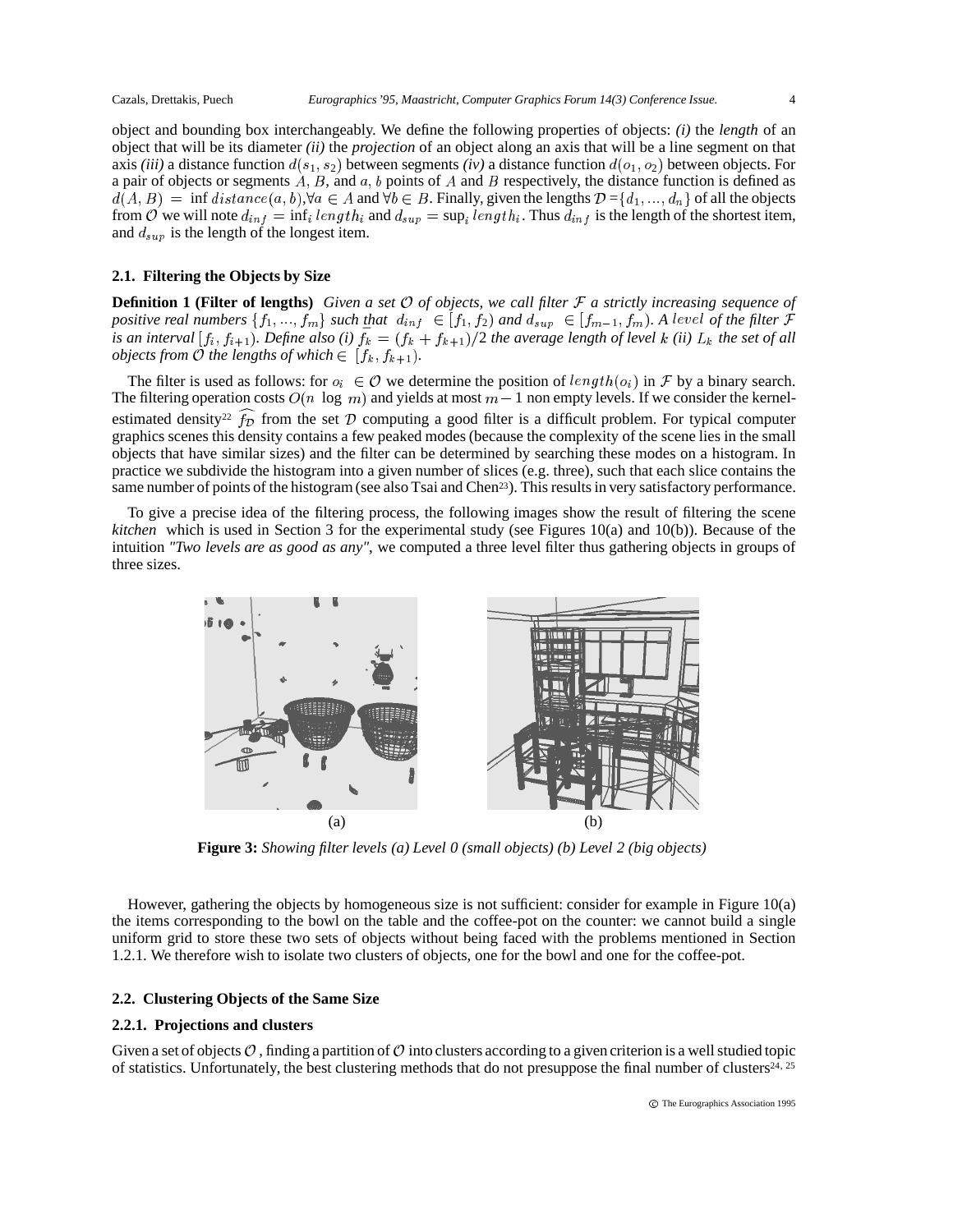are  $\Theta(n^2)$ -space and  $\Theta(n^2 \log n)$ -time. For very large environments such a cost is unacceptably high. To see why, consider the algorithm step at which a new item is added to the previously computed clusters. This step requires testing this item against all the clusters in order to find the best fit.

As an alternative to this "grouping" method, we choose a "divisive" approach illustrated below. Consider for example Figure 4 where we would like to construct three clusters A, B and C from the set  $A \cup B \cup C$ . An appropriate necessary condition for two objects to belong to the same cluster is that their projections along the two  $x, y$  axis themselves form a cluster. The idea is therefore to successively examine the projections of the items along  $x$ ,  $y$  and  $z$  and then to split the initial input into sub-groups that cannot form a cluster. As will be seen, working with the projections enables us to compute clusters which are somewhat more restricted, but in a more efficient manner.



**Figure 4:** *A collection of clusters*

**Definition 2** ( $\delta$ -connectivity -  $\delta$ -cSet) *Two objects*  $o_i$  *and*  $o_j$  *are called*  $\delta$ -connected *where*  $\delta \in \mathbb{R}^{*+}$  *if their* distance  $d(o_i, o_j) < \delta$ . If they belong to the same level k of the filter F, let  $\delta_k$  be the  $\delta$  associated to level k. We call connectivity coefficient  $\alpha$  a strictly positive real number, and we set  $\delta_k = \alpha \bar{f}_k$ . A set  $\mathcal O$  is said to be  $\delta$ -connected or a  $\delta$ -cSet if  $\forall i \in [1..n]$  there exists a  $j \neq i$  such that  $d(o_i, o_j) < \delta$ .

Two items belong to the same cluster if the distance separating them is less than a small "percentage" of their relative length (which is nearly the same since the items belong to the same filter level). In practice  $\alpha$  is set to a small number (e.g.,  $\alpha = .01$ ). The performance of the algorithm is not sensitive to the choice of  $\alpha$ . Varying its value between .00125 to .08 resulted in practically no change in the performance of the structure constructed for the test scenes of Section 3.

**Definition 3 (Property**  $\pi_{xyz}$ , **potential cluster and cluster)** A set O is said to be  $\pi_x$  or to have property  $\pi_x$  if the objects' projections along axis x form a  $\delta$ -cSet. The opposite will be noted  $\pi_{\bar{x}}$ . Thus a set  $\pi_{x\bar{y}z}$  will have the property  $\pi_x$ ,  $\pi_{\bar{y}}$  and  $\pi_z$ .  ${\cal O}$  is said to be a potential cluster if it has property  $\pi$  along one or two axis, and a *cluster* if it is  $\pi_{xyz}$ . By CPC we denote either a cluster or a potential cluster.

In Figure 4, we see that neither  $A\cup B$  nor  $A\cup C$  are clusters since these two sets are respectively  $\pi_{\bar{x}y}$  and  $\pi_{x\bar{y}}$ . It is important to understand that  $\delta$ -*cSet*s are formed independently for each of the one-dimensional projections allowing the correct isolation of clusters.

#### **2.2.2. The Clustering Algorithm**

The clustering algorithm consists of two parts: (a) *Isolate* that finds the subsets of *dataSet* that verify the necessary condition along *aDirection*, and (b) *Cluster3d* which computes the clusters using *Isolate*. The input of the algorithm is an array of objects *dataSet*, and more precisely all the items located between two indices  $n_1$  and  $n_2$  of this array. The information recorded for each cluster or potential cluster (CPC) is: *(i)* a pair of indices  $index_1$  and  $index_2$ : all the items contained in the array *dataSet* between those indices belong to the same CPC *(ii)* a flag *dir* indicating the last direction where property  $\pi$  has been checked (1 for x, 2 for y, 3 for  $z$ ) *(iii)* a counter *stable* indicating how many directions have property  $\pi$  (thus a CPC is a cluster if  $stable = 3$ ).

The output is a stack *stackOfCPC* of CPC. Recall that the projection of object  $o_i$  along a given direction is noted  $s_i$  (s for segment). The two endpoints of segment  $s_i$  are noted  $s_i$  left and  $s_i$  right.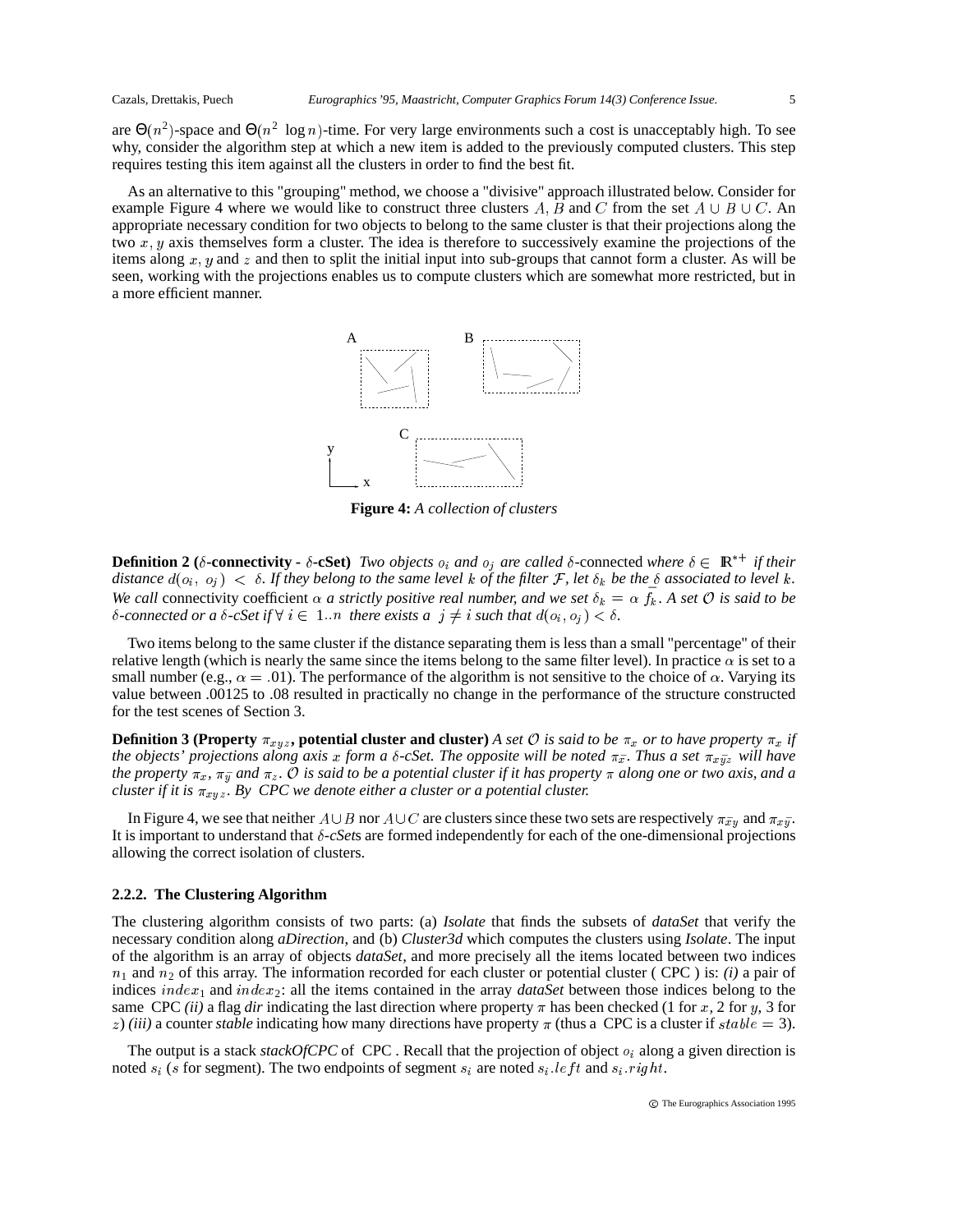



**Figure 5:** *Algorithm Isolate*

**Proposition 1** Algorithm  $Isolate$  runs in  $O(n \log n)$ <sup>7</sup>

#### PROOF

- The sort step ensures that when a new segment is inserted, the necessary condition has to be checked between the left point of this segment and segments located on its left. In Figure 5 the segments are therefore inserted according to their indices.
- The swap operation  $\mathbf{if} s_{i-1}$  right  $\geq s_i$  right is such that when  $s_{i+1}$  will be inserted, the rightmost point of the previously inserted segments will be the right point of the segment on its left. For example (Figure 5) when 4 is inserted, the test is performed with 1 and not with 3.
- These two conditions guarantee  $O(1)$  operations per insertion and the algorithm therefore runs in  $O(n \log n)$ <sup>7</sup> because of the sort step.

#### $\triangle$

Given the algorithm  $Isolate$ , we can present the complete clustering algorithm in three dimensions:  $Isolate$ is successively applied in the direction of the three axes until sets of items*stable* (i.e. not modified by successive calls to  $Isolate$  along x, y and z) are found. Since we know we will get at most n clusters, we use an array of size *n* as a "double stack" as follows: the bottom part of the array contains the stack of potential clusters that are computed by  $Isolate$ , and the top part contains the stack of final clusters. In other words, once a potential cluster is found to be  $\pi_{xyz}$ , it is popped from the bottom stack and pushed on the top stack. These two stacks grow in opposite directions, but we are sure they never overlap since we use an array of size  $n$  and at any time we know there are at most  $n$  clusters (potential and final).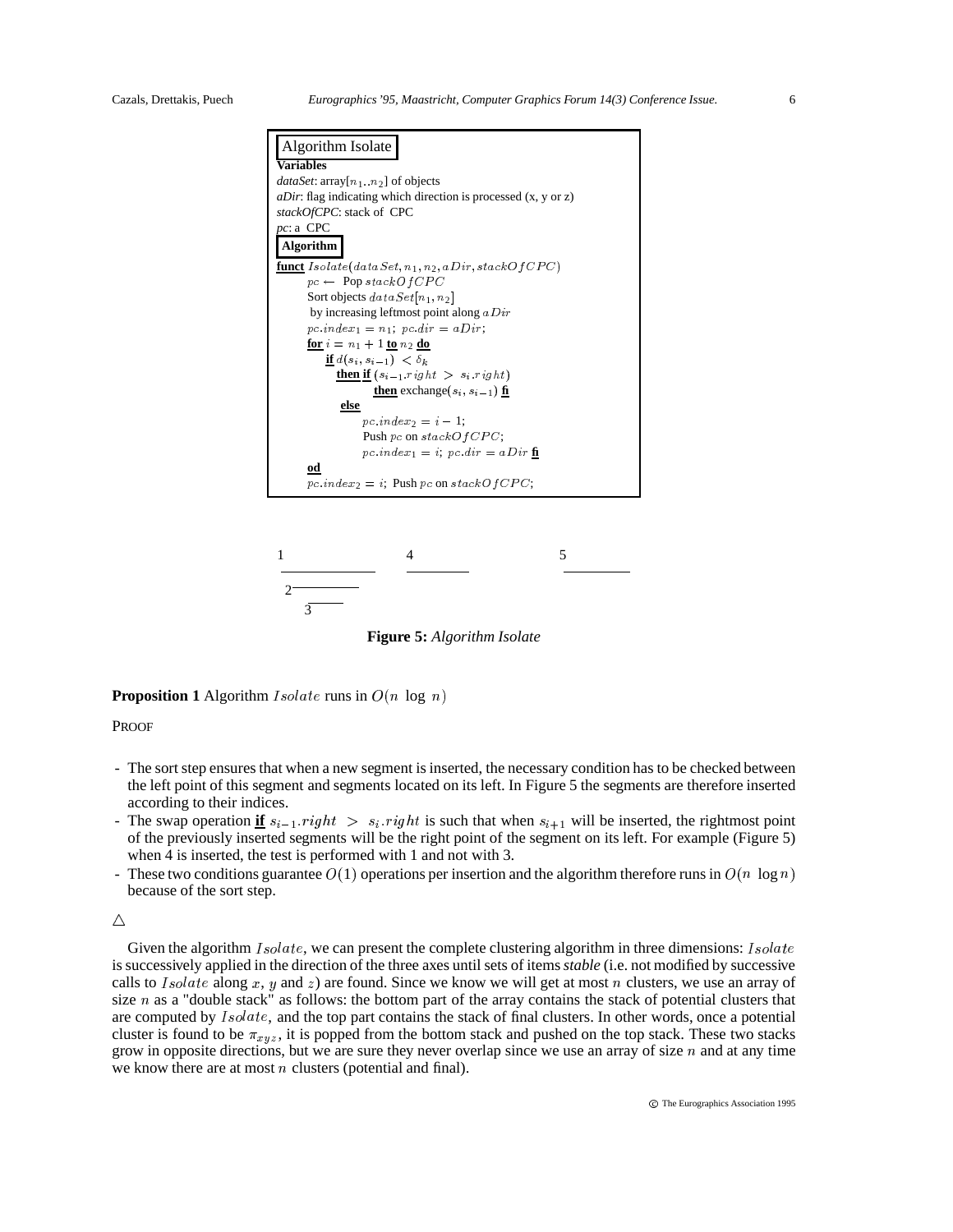#### Algorithm Cluster3d



**Proposition 2** The complexity of algorithm Cluster3d is output sensitive and the best and worst case *complexities are*  $\Omega(n \log n)$  *and*  $O(n^2 \log n)$ *, respectively.* 

#### PROOF

To see the lower bound, suppose  $Isolate$  along the first direction, having processed x, finds that no two items can be put into the same cluster.  $Cluster3d$  then stops and returns n clusters of one item.

The upper bound is somewhat more involved. The worst case will occur for a set  $S$ , such that each application of Isolate along each direction results in the removal of one item from a cluster. This can occur at most  $O(\text{card}(\mathcal{S}))$  times, and thus the cost is  $\sum_{i=1}^{n-1} O(i \log i) = O(n^2 \log n)$ .  $\triangle$ 

As an example consider Figures 6 and 7 where the the set  $S$  is composed of two kinds of segments, horizontal and diagonal. The circles show the projection of the endpoints along each axis.

- The set  $S_0 = \{h_1, h_2, h_3, d_1, d_2, d_3\}$  is  $\pi_x$ .

- *Isolate* along y removes  $h_1$ . The resulting new set  $S_1 = S_0 - h_1$  is  $\pi_{\bar{x}y}$ .

- *Isolate* along x removes  $d_1$  from  $S_1$  and  $S_2$  is  $\pi_{x\bar{y}}$ .
- As a consequence  $h_2$ ,  $d_2$ ,  $h_3$  are successively removed.

For all our experiments, the ratio  $\sum_{i} A_{i} I_{i} t_{i} h_{e}$  sorts stens</sub>  $(N_i \log N_i)/n \log n$  was computed (with  $N_i$  the cardinal of subsets treated by  $Isolate$ . For these test cases the value of the ratio belongs to the interval [3., 5.], thus providing a strong indication that the running time is close to the lower bound complexity.Figure 8 showssome clusters computed from the level containing the smallest objects of the scene *kitchen*.

#### **2.2.3. Gridding the clusters**

Once  $n$  objects of the same size have been gathered in a cluster, we have to construct a uniform grid to store the cluster. Taking  $\sqrt[3]{n}$  subdivisions along each axis gives n buckets but does not guarantee  $O(1)$  objects per bucket. An alternative choice of subdivision parameter would be  $n_x = \lambda(\cup_{i=1...n} P_x(o_i))/\lambda_{i=1...n}(P_x(o_i))$ , where  $P_x$  is the projection of  $o_i$  on the x-axis and  $\lambda$  is the Lebesgue measure (in this case length). This is the measure of the overlappings along an axis, i.e., the length of the union of the projections divided by the average length of the projections. Unfortunately, for some sets O this can give  $n_x = n_y = n_z = O(n)$  resulting in  $O(n^3)$  buckets. Such memory cost would render the structure unusable in practice. The previously described  $\sqrt{s}$  criterion is therefore used: the gridding of a cluster of  $n$  objects contains exactly  $n$  voxels. An exception is made for cluster containing the largest object where experiments have shown that  $2n$  voxels lead to a substantial improvement. Determining optimal  $n_x$ ,  $n_y$ ,  $n_z$  remains an open problem.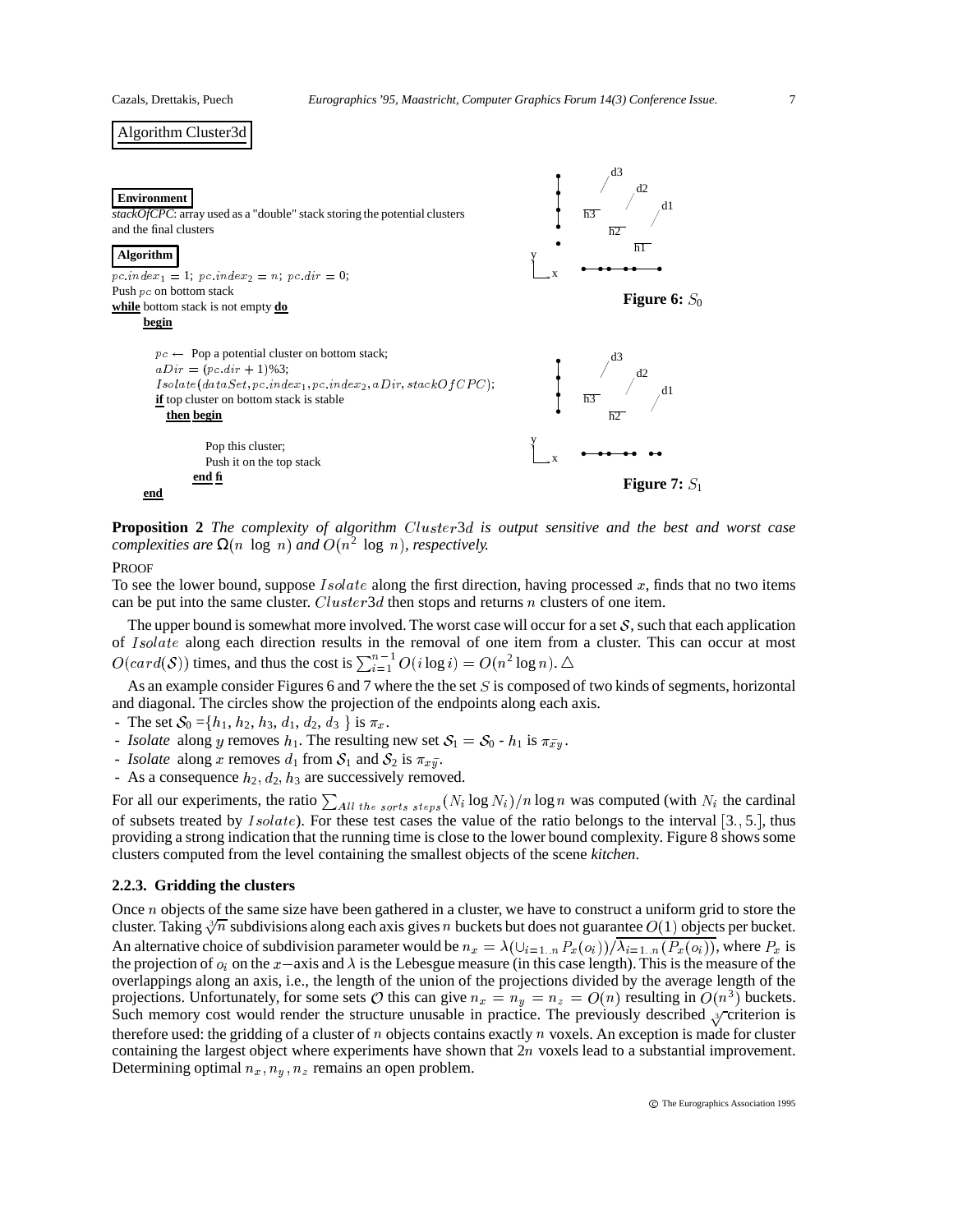## **2.3. Creating the Hierarchy of Grids**

Suppose that we have now filtered the items of  $\mathcal O$  and the clusters of all the non-empty levels have been computed. In addition for each cluster the subdivision parameters have been determined. We also create a single cluster, called *World*, the bounding box of which contains the objects of the higher level of the filter (large objects) and which also covers all the bounding boxes of lower levels clusters. The construction of the  $H U G$  is given below, performed top-down for the filter levels. This must be not be confused with the top-down adaptive subdivision of recursive grids and octrees, which completely determines the form of those data structures. For the  $HUG$ , the bottom-up filtering and clustering define the form of the structure.

# **2.3.1. Algorithm**

| <b>Algorithm</b>                                                |
|-----------------------------------------------------------------|
| <b>proc</b> $CreateHUG$                                         |
| create the highest level cluster gridding and store its objects |
| for all the others filter levels, in decreasing order do        |
| for each cluster of the level do                                |
| create the cluster gridding and store its objects               |
| recursively insert this gridding in the hierarchy               |
| od                                                              |
|                                                                 |

Let us consider the following example where the filter has 3 levels, levels 1, 2 and 3 respectively containing the clusters 1a and 1b, 2 and 3 (the grids are represented with continuous lines, and the items stored in each grid in dashed lines), shown in Figure 9.



**Figure 8:** *Some level 0 clusters in kitchen*



**Figure 9:**  $HUG$  construction

- We first create grid 3, which contains the whole scene.
- Next we create grid 2. A pointer towards grid 2 is inserted in each voxel it intersects.
- Next grid 1a. Since it intersects voxel (3,2) of grid 3, which contains a sub-grid, we try to insert grid 1a into the subgrid (grid 2). Since grid 1a is contained in grid 2, we store a pointer towards 1a in voxels (2,1) and (2,2) of grid 2 and return.
- Finally grid 1b.Since voxel (4,2) of grid 3 already contains a sub-grid, we try the recursive insertion. But grid 2 does not contain grid 1b and we set a pointer towards 1b in voxel (3,2) of grid 2 and voxel (4,2) of grid 3.

# **2.3.2. Traversal of the structure for ray-casting**

The traversal of the  $H U G$  is performed as follows. When a ray enters the grid *World*, the starting voxel is found in the same manner as for uniform grids <sup>9</sup> . First we intersect the ray with every object contained in this voxel, and we then recursively visit each subgrid referenced in this voxel. After returning from the recursion we visit the next voxel along the ray path. Note that if an intersection is found the ray-traversal will stop in the same manner as for uniform grids.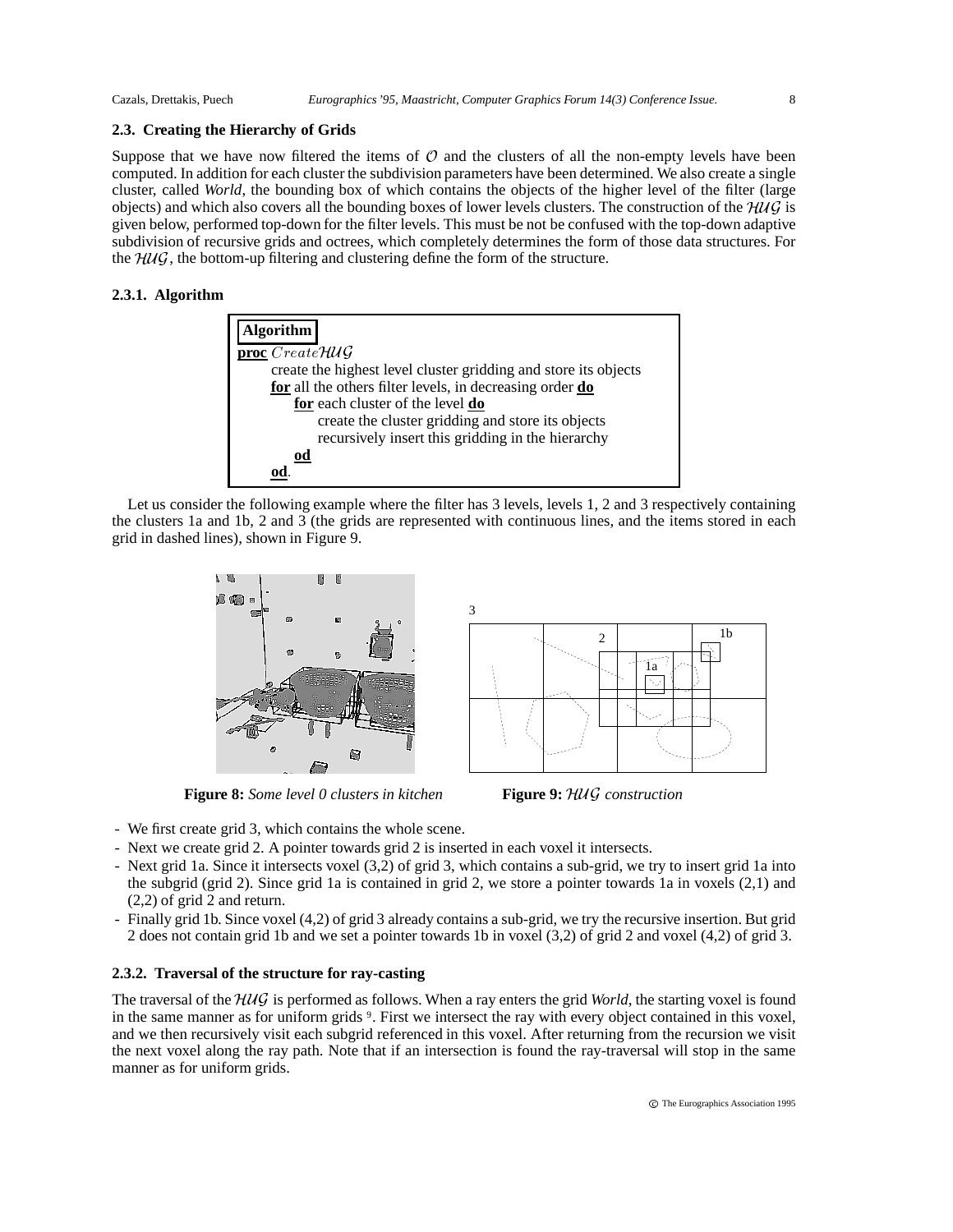#### **3. Implementation, Results and Comparative Study**

We have fully implemented the filtering, clustering and hierarchical construction of the  $H U G$ . In addition we have implemented recursive grids and simulated octrees in the same manner as Jevans and Wyvill<sup>11</sup>. The environment used was *OORT*, which is a public domain ray-tracer <sup>26</sup>, using the uniform grid implementation of Amanatides and Woo  $9$  adapted to C++. It must be noted that once uniform grids were adapted to C++, the implementation of recursive grids and octrees was performed simply by creating a subclass. The complete filtering and clustering algorithms are also relatively simple to implement, with the entire source for these operations being less than 1500 lines of C++. Thus, given access to an existing ray-tracer already containing regular grids, implementing the  $H U G$  is a relatively simple endeavour.

Finally, since the same code base was used for the three kinds of hierarchies (recursive grids, octrees,  $H U \mathcal{G}$ ), the performance comparisons are "fair".



**Figure 10:** *(a) A close-up view of the kitchen scene (b) 6 kitchens*

## **3.1. Experiments**

We used two sets of test scenes, constructed from a main model of kitchen:

(1) A kitchen with additional detail objects(bowls,teapots and stacks of plates) added to augmentthe complexity of the scene (the basic model is shown in Figure 10(a)).

(2) A set of rooms of increasing complexity (2, 4, 6 and 8 rooms) obtained by replicating the kitchen, in what amounts to a building model (see Figure 10(b)). Even though a replicated model is not particularly realistic, we believe that the essential geometric characteristics of a typical building model are well represented, since in each room a large amount of detail exists. Even though it may appear that rotating the kitchens with respect to each other may have generated a more interesting distribution of objects, the resulting clusters would not change significantly because of our use of minimum distance (see the beginning of Section 2) in the clustering of bounding boxes. The differences in scale are quite significant, since object lengths vary from .001m to 40m.

The data structures used for comparison with the  $H U G$  were the recursive grid and the octree with 3 different values for MAXP (50, 100 and 150) and the  $H \cup G$ . We do not mention the uniform grid, the rendering time of which quickly becomes 10 times worse than those of the other data structures. Lastly, the experiments were run for a 200x200 ray-cast image (no reflections), and the parameters of interest shown above are the rendering time in seconds, the megabytes used by the data structures, and the ratio  $\nu_1$  = number of voxels / number of items. The memory usage in megabytes was measured using the *sbrk* system call. The preprocessing times (construction of the structures), were of the same order for all the structures.

## **3.2. Analysis**

The experimental results are shown in Figures 11-13. The horizontal axes display the number of polygons in the scenes used. We first examine the performance of octrees, then recursive grids and finally the  $H U G$ .

*Octrees*. As one can see (3 upper curves of Figures 11(a)-(b)) the rendering times for octrees are worse than the other structures, while the number of voxels are much smaller than the other data structures. The total amount of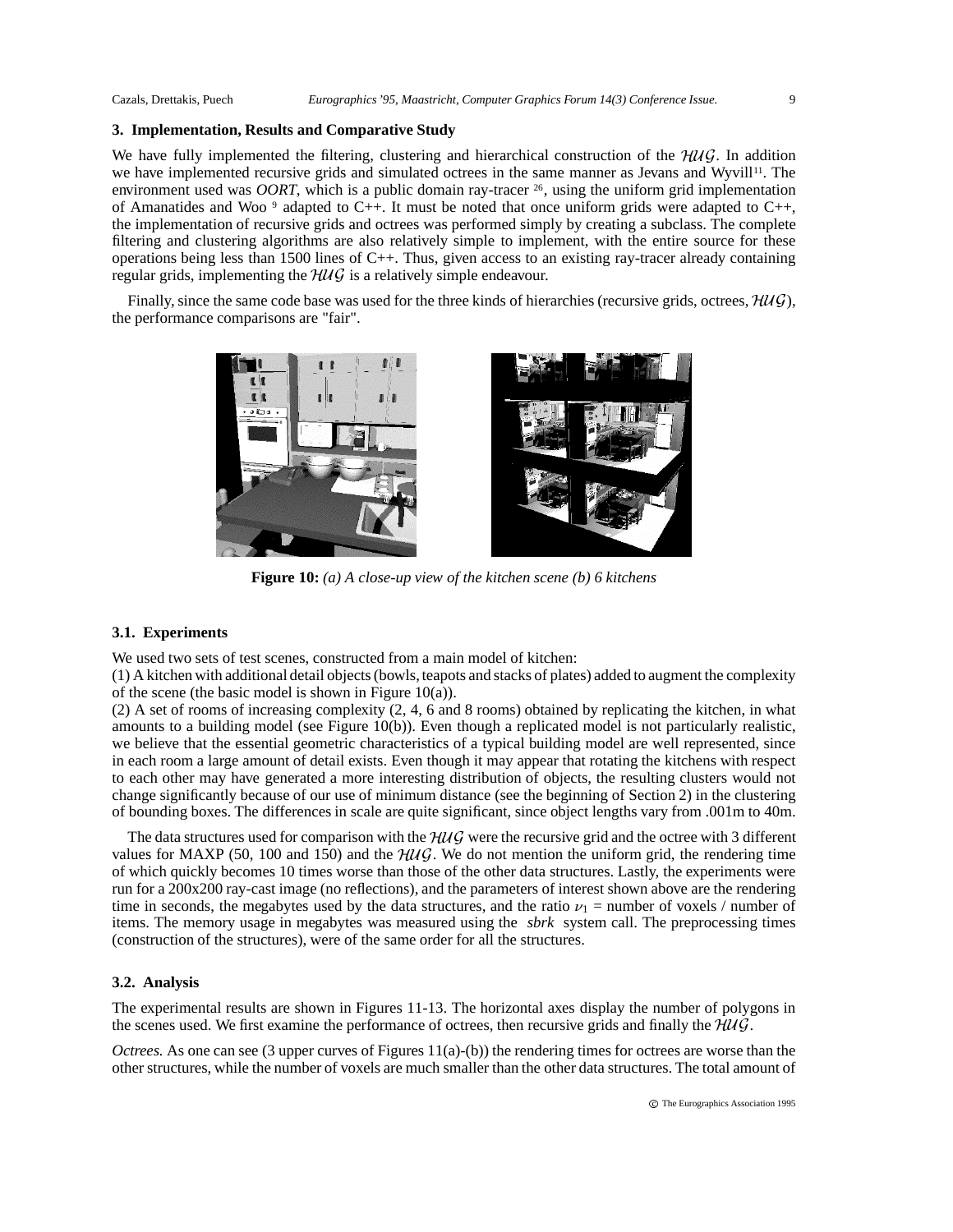memory used is however larger. This apparent contradiction is due to severe memory fragmentation problems. These problems result from the straightforward implementation of octrees in our testbed. It is possible that the fragmentation could be avoided to a large extent by using a stack of static memory to allocate the lists. In addition the number of voxels is lower than for other data structures since the percentage of empty voxels is much smaller.

On the other hand, despite these considerations concerning memory management, the cause of inferior performance is due to the the depth of the hierarchy: from 10 levels for the "one kitchen" to about 15-20 for the "many kitchens."



**Figure 11:** *Render time - (a) One kitchen Render time - (b) Many kitchens.*



**Figure 12:** *MBytes - (a) One kitchen and (b) Many kitchens.*



**Figure 13:** (a)  $\nu_1$  *- One kitchen* (b)  $\nu_1$  *- Many kitchens.* 

*Recursive grids*. The intuition given by the one dimensional "bucket"-like data structures (section 1.2.2) appears to be verified for the recursive grids: the depth is low (in fact at most 5 in our case). This leads to moderately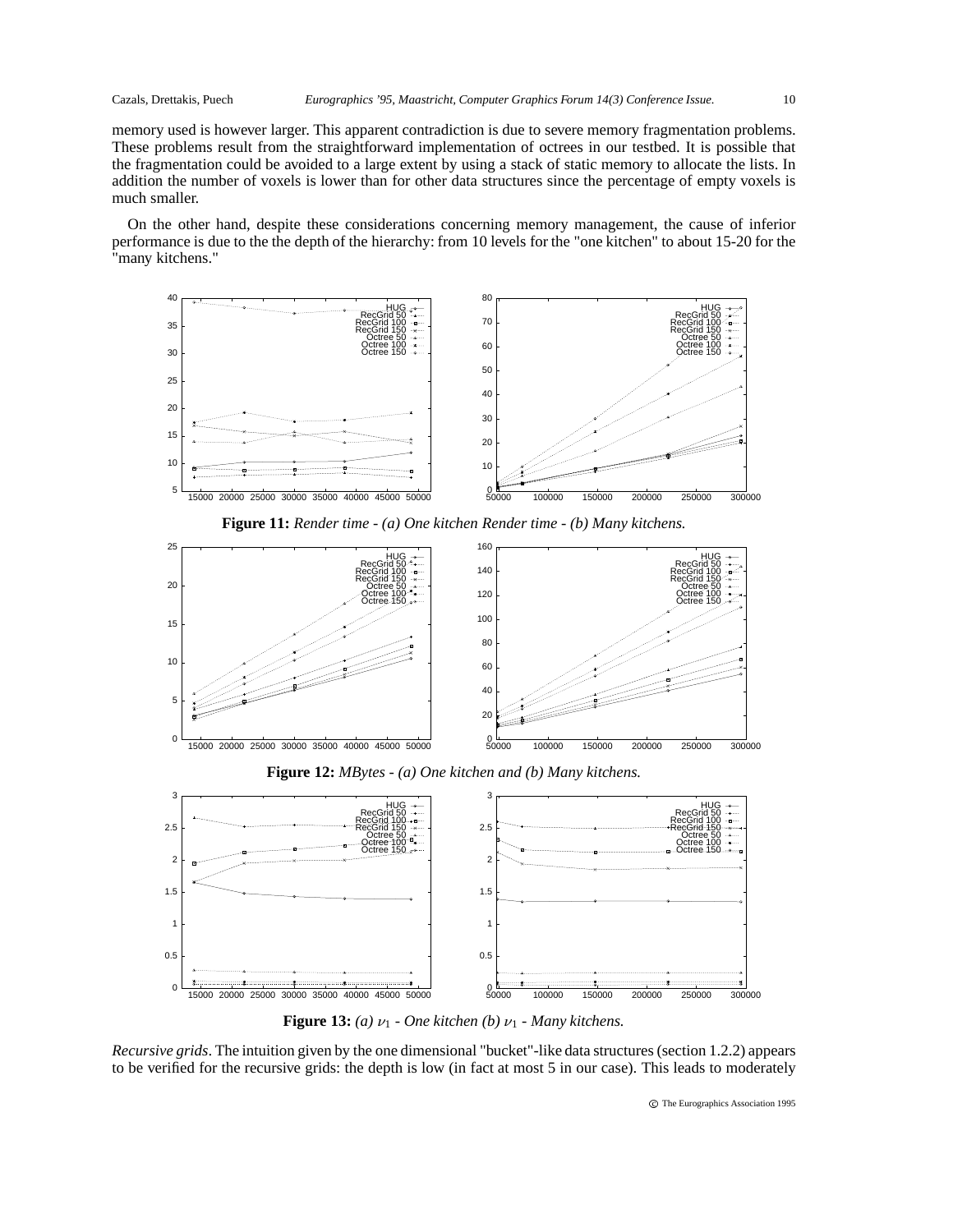HUG. The HUG performs well on both sets of scenes, with running times that are between those of *recGrid* 50 and *recGrid 150* , while always using less memory. As an example, for the largest scene of 300,000 polygons, the  $H U G$  uses 40 MBytes and *recGrid* 50 uses 60 MBytes. It is interesting to note that on a workstation with 180 Mb of real memory, swapping began to occur for all test runs which are reported to use more than 50Mb. Thus for the largest of the scenes tested, the only practically usable structure was the  $H U G$ . Both octrees and recursive grids vary significantly depending on the choice of the MAXP parameter, which often leads them to use significantly more memory and also to display degraded performance.

In summary, we can say the  $H U G$  displays stable behaviour both in terms of computational performance and memory, for both sets of scenes tested. Its memory requirements are the lowest of the 3 data structures studied (within the limitations of the comparative octree implementation), and its performance is similar to that of the recursive grids, depending on the choice of the termination condition. Thus the overall benefit of the new structure is the fact that automatic construction without the need for user-defined parameters provides consistent, satisfactory performance.

#### **4. Conclusions and Future Work**

We believe that the new approach we have presented is the first step in the development of data structures which have predictable behaviour for very complex scenes without the need for user-tunable parameters. We first discuss the limitations of the approach as presented and some ideas for future work, and we then summarise and conclude.

#### **4.1.** - **restrictions and Future Work**

Suppose the initial scene  $\mathcal O$  is composed of two kinds of objects: some big objects that will give the structure of the biggest grid, and a great many "small" objects that are so far from one another that the clustering algorithm will return as many clusters (up to a constant factor) as small objects. In this case, each voxel of the big grid will contain many references towards small clusters: the cluster and its gridding have been devised for the items themselves, not for the sub-grids, and if this number is too high, the direct access to the grid structure is lost. A more general clustering algorithm should therefore be used, for instance computing the Voronoi diagram of the small objects, a cluster being in this case a connected set of Voronoi cells having approximately the same volume. More generally, whenever the density of objects and the density of sub-grids in a cluster are significantly different, two different data structures should be used. It must be noted however that a small number of uniformly distributed small objects will not affect the performance of the grid *World*.

In addition, finding an optimal (or at least a provably good) value for MAXP is an extremely interesting avenue of research. The question is however difficult, and will require analysis of scenes based on statistical properties. It may also be possible to use the  $H U \mathcal{G}$ , which provides automatic clustering of the input data-set, in animation and in "multi-precision" rendering.

#### **4.2. Summary and Conclusion**

In this paper we have introduced a novel approach to the construction of a spatial data structure for very complex scenes. We first group objects of the same size, and then create clusters of neighbouring objects in the same size group. An appropriately subdivided uniform grid is then placed around each cluster and a Hierarchy of Uniform Grids is constructed. We have shown that this construction can be performed efficiently.

The main advantages of the new structure are that: (a) it is fully automatic since it is constructed bottom-up by grouping objects and thus does not require the determination of any user-tunable parameters or termination conditions (b) it adapts well to very complex scenes without problems of memory usage other structures have when built for complex scenes and (c) it provides a good compromise between speed and memory usage since it uses less memory overall than all other structures (given the limitations of the comparative implementation) and performs satisfactorily in terms of execution speed.